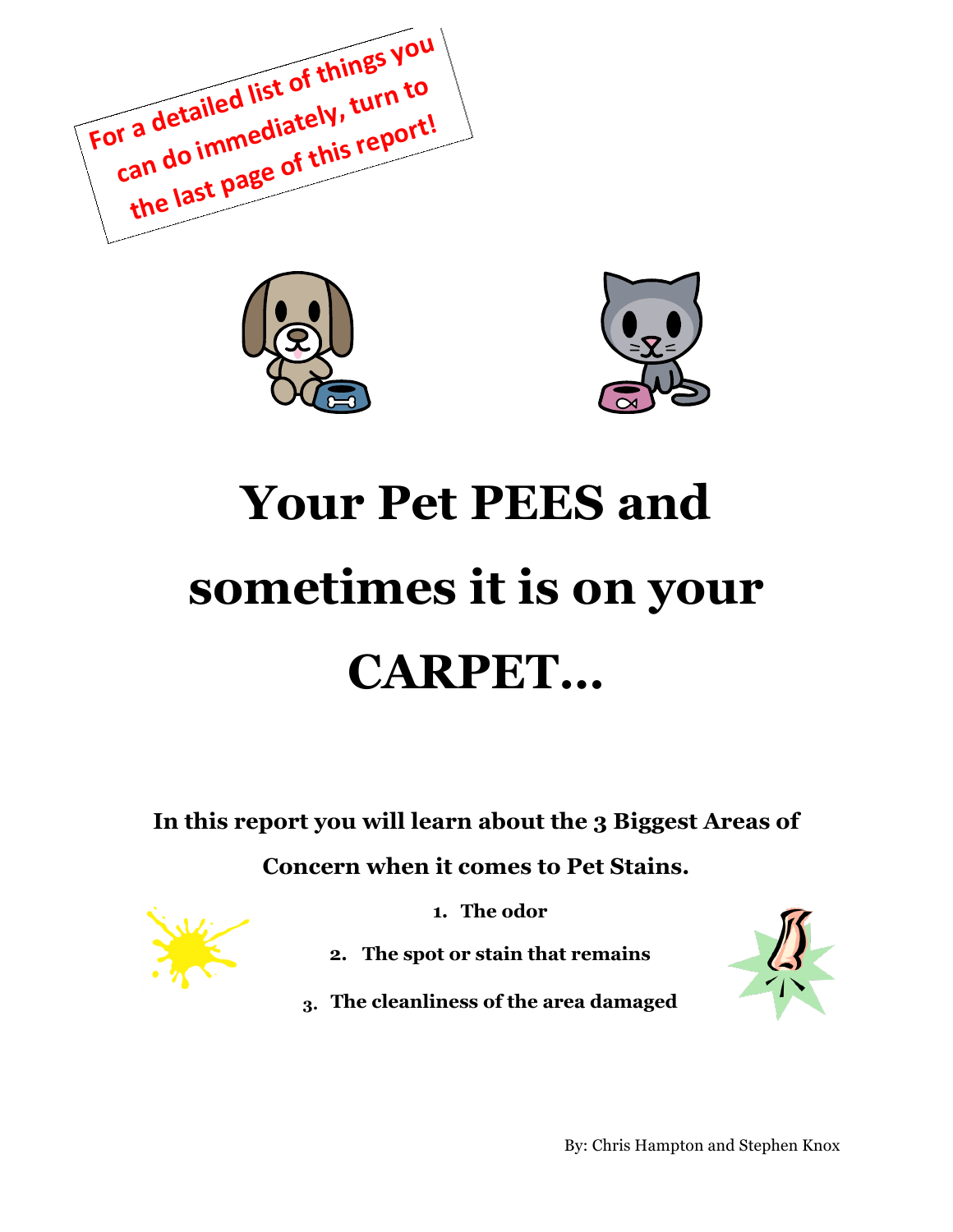When dealing with pet stains on your carpet there are three main concerns. In this report, you will discover the best remedies for each of these concerns. Those areas of concern are:

- **1. The Odor**
- **2. The Spot or Stain that remains**
- **3. The Cleanliness of the area damaged**

Before we can deal with how to fix these issues that *are going* to come up in every pet owner's home, we need to understand what urine is and its chemical make up. Urine, when it leaves the body, is an acid with a pH that is typically between 5 and 6. Though urine is sterile with no harmful bacteria or microorganism when it is in the body (unless there is a urinary or bladder infection), it quickly becomes a breeding ground for these harmful ingredients upon contact with the air and carpets in your home. It is very important to clean up as much of the urine that is expelled as quickly as possible. (I will lay out best course of action later on in this article that will be a step by step guide on what to do when your pet has an accident.)

The exact makeup of urine is different for each pet based on the pet's species, age, health, diet, and other factors, but the basic make up is the same in each. Urine's principle ingredient is uric acid, followed by yellow pigment, cholesterol, urea, among other things that will differ from pet to pet. The longer urine sits it begins to be break down into ammonia and carbon dioxide. The ammonia due to its high alkaline pH (usually 11+) is what can damage the dyes in your carpet which could result in permanent color damage that will not be able to be corrected through cleaning. That is why it is important to attack the spot as soon as possible.

If left untreated the acid from the urine reacts with the ammonia that is being created and will form alkaline salt crystals. These crystals are the source of much of the odor that is present in your carpet. The crystals when totally dry do not have a very strong odor, but they absorb moisture from the air which keeps them chemically active. This condition is why you likely smell the presence of urine much more when humidity is high or if there is moisture exposed to areas where your pet has urinated in the past.

Any area where untreated urine is present becomes a great place for bacteria and microorganisms that may be present in your home to breed and grow and cause an unhealthy living environment. Even if the potentially harmful bacteria are killed the ammonia and the other chemicals present often still produce an odor. Due to these conditions sometimes it is necessary to do further treatments to neutralize odors along with sanitizing the area.

One question that I have received is how long does it take for the urine to soak through the carpet, into the pad, and ultimately into the subfloor beneath. Unfortunately, there is not a standard answer for this. It truly depends on the amount of urine, the thickness of the carpet, what the carpet is made of, and the type of pad. With that said, it doesn't take long though. That is why it is important to stay vigilant and get on the issue as quickly as possible!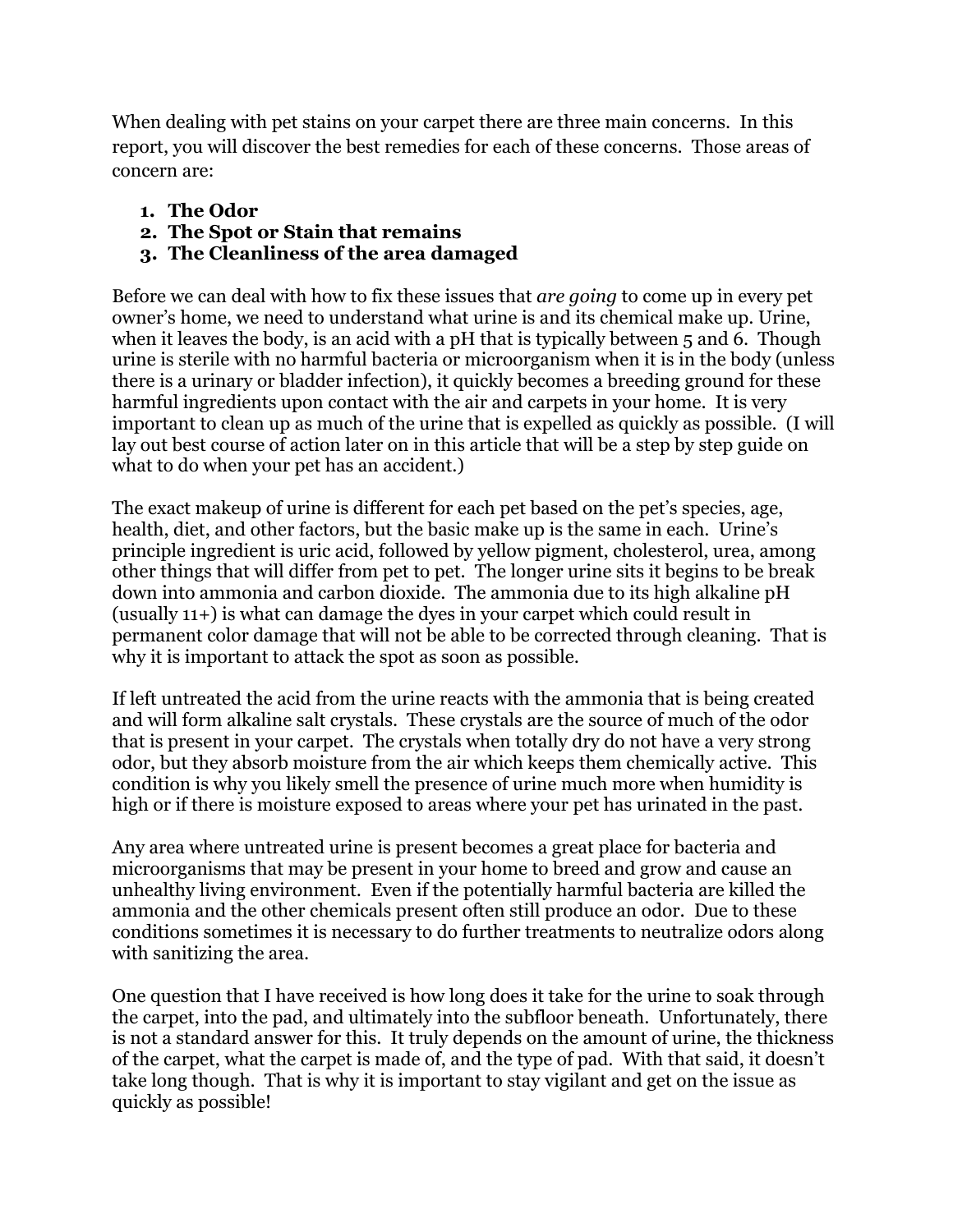### **1. The ODOR**

As we discussed briefly above, the odor of urine is created from the ammonia gas that is created from the alkaline salt crystals. To remove these odors, you must find ALL of the damaged areas first. To find all of the areas there are many techniques used. They are:

- **Eyes** This is the easiest way to see a pet stain. The yellow pigment present in urine is the tell tale sign of pet urine. However, it will not guarantee finding all of the areas.
- **Nose** Now that we have seen some areas, it is time to smell. The ammonia gas and other off gases produced from contaminants attracted to urine is the second best way to find areas damaged by pet urine. In many cases this will allow you to find all the pet stains present, but not always. According to a recent study, men can identify 3, 000- 5, 000 distinct odors. That is a lot of odors! However, women can identify nearly 10, 000 distinct odors. Many times that means that the homeowner can identify areas where I do not detect an odor. If this is the case, I move to the next indicator.
- **Moisture detectors** As we discovered above, urine changes into alkaline salt crystals. These crystals are hygroscopic, meaning that they draw moisture from the air and remain chemically active. The fact that they draw moisture from the air assures that areas where a pet has urinated will have a higher moisture level than other areas around them. You may be able to feel the increased moisture with your hand or it may require a commercial moisture meter, depending on the level of urine present.
- **Ultraviolet lights** If you are having a really hard time finding all of the areas where a pet has 'done his/her business', ultraviolet lights are another way to find them. Urine will glow under ultraviolet lights. Although urine is not the only thing that will glow under uv lights, they are easy to spot based on their distinct colors and shape of the spot.

*Once the areas of the smell have been identified, it is time to start the odor removal process.*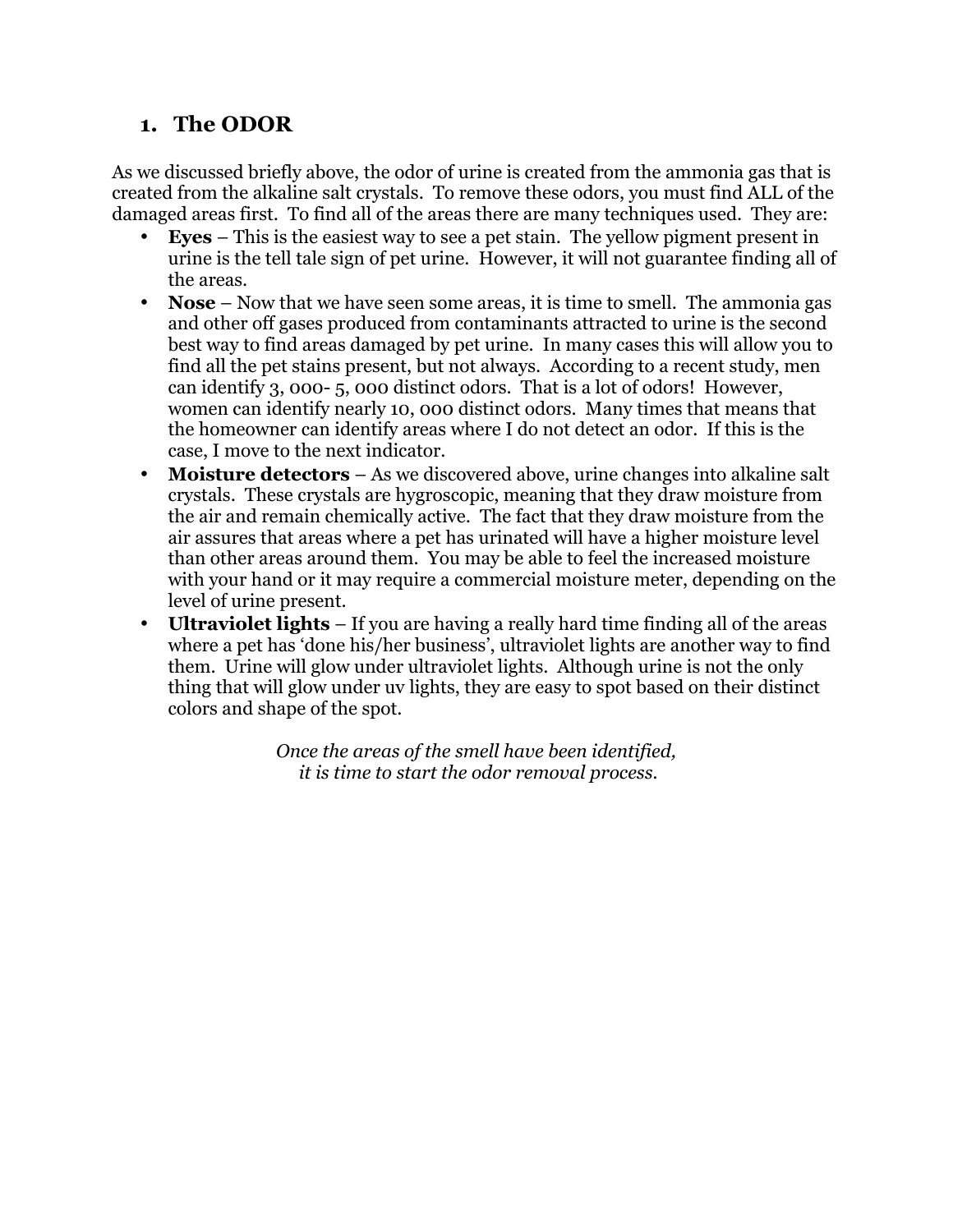One of the components present in urine is cholesterol (lipids), which is animal fat. If there is a large presence of lipids present the spot will feel sticky and oily. The oily condition left by an excess of lipids will prevent water and some cleaning agents from penetrating the area and stop it from getting clean. Therefore, in some cases, it is necessary to use a specialty spotter that will break the lipids up before moving forward with the normal cleaning process. Once the lipids have been broken up, normal cleaning procedures can proceed. (See the step by step process later in this report!)

If the odor is still present after the normal cleaning process it is time to use a topical deodorizer to eliminate the urine smell. I have found that this will eliminate almost all normal pet smells.

There are some cases where a topical deodorizer will not be effective. The cases where

we must get more involved are rare and are usually due to multiple pets, prolonged illness to a pet that results in lots of accidents, or neglect. If the smell has persisted to this point, it has often times migrated to the subfloor or into the walls. If the smell has migrated to the subfloor, the flooring that is installed will need to removed, the subfloor

*A topical deodorizer is a product such as lysol, febreeze, or other odor eliminating* spray. These products are effective as *long as the source of the smell has been neutralized.*

disinfected, and then sealed. We also have found that a use of an air scrubber is needed at this point. An air scrubber actually pulls the odor molecule into the machine and destroys them. This is not usually necessary, but is an option if necessary.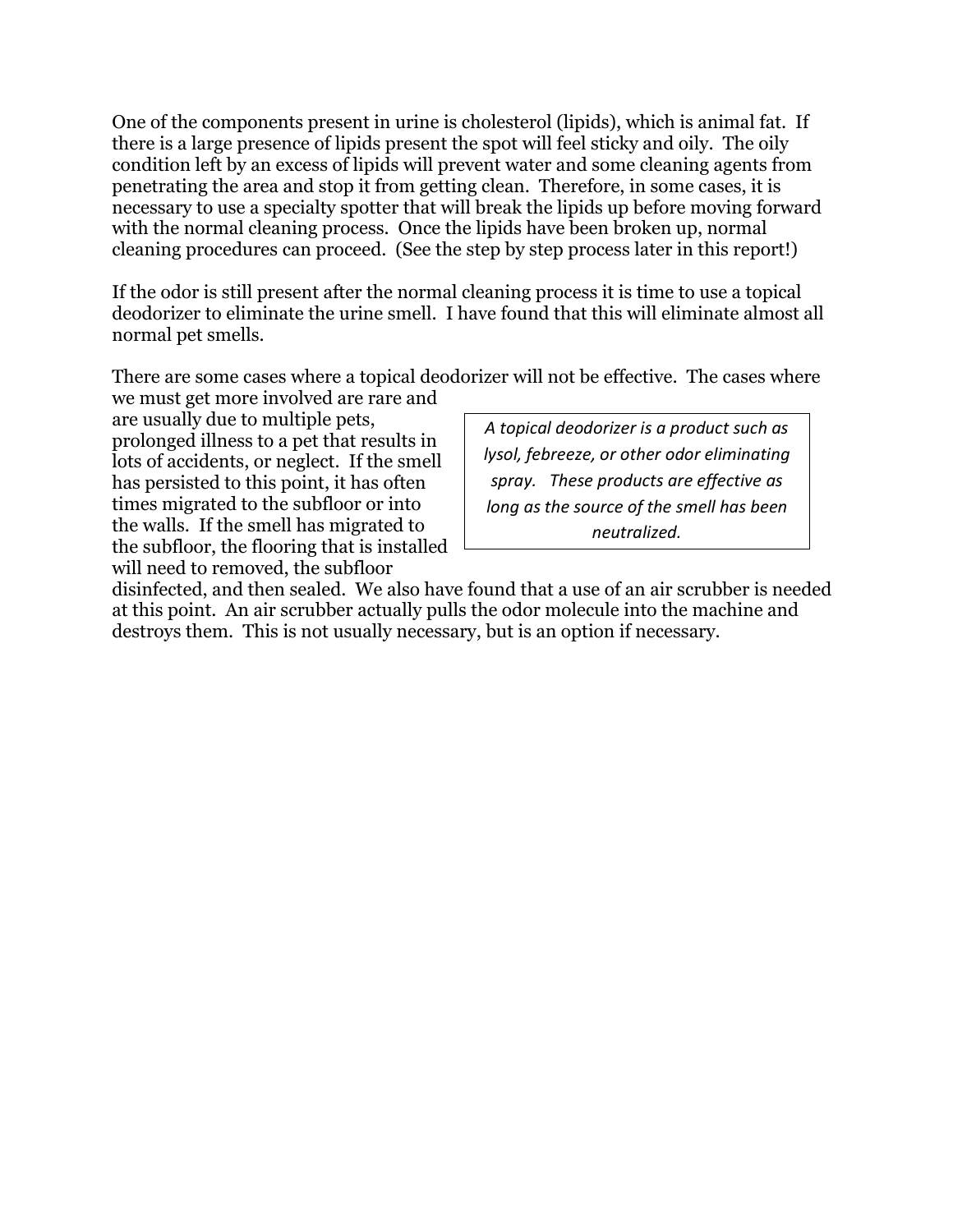#### **2. The spot or stain that remains**

As we previously discussed, unfortunately, urine can cause a chemical change in carpet which will result in permanent fiber damage to your carpet. If this occurs, there are no cleaning options that will repair your carpet. There are other repair options that you can explore. If you have any left over carpet from the installation, you can have a flooring installer patch the carpet. Depending on the location of the spot, it may be perfectly acceptable. However, like any textile, seams are usually visible (especially if you have carpet that is brand new seaming to carpet that has been walked on). If you do not want to seam the carpet there are companies that have the ability to dye carpet on site.

Before you get to the point of having to replace carpet though, there are several options for your carpet cleaning professional to try. In a lot of cases, normal carpet cleaning agents will remove unwanted spots.

If the spot is removed, but returns in a few days it may be necessary to pull the carpet back and clean the backing of the carpet and/or the padding that is under the carpet.

If the normal cleaning agents are not powerful enough there are several specialty spotters that can be attempted (Enzyme based, bio-modifiers, hydrocide, oxidation). These options can be tried based on the amount of time and cost you would like to invest.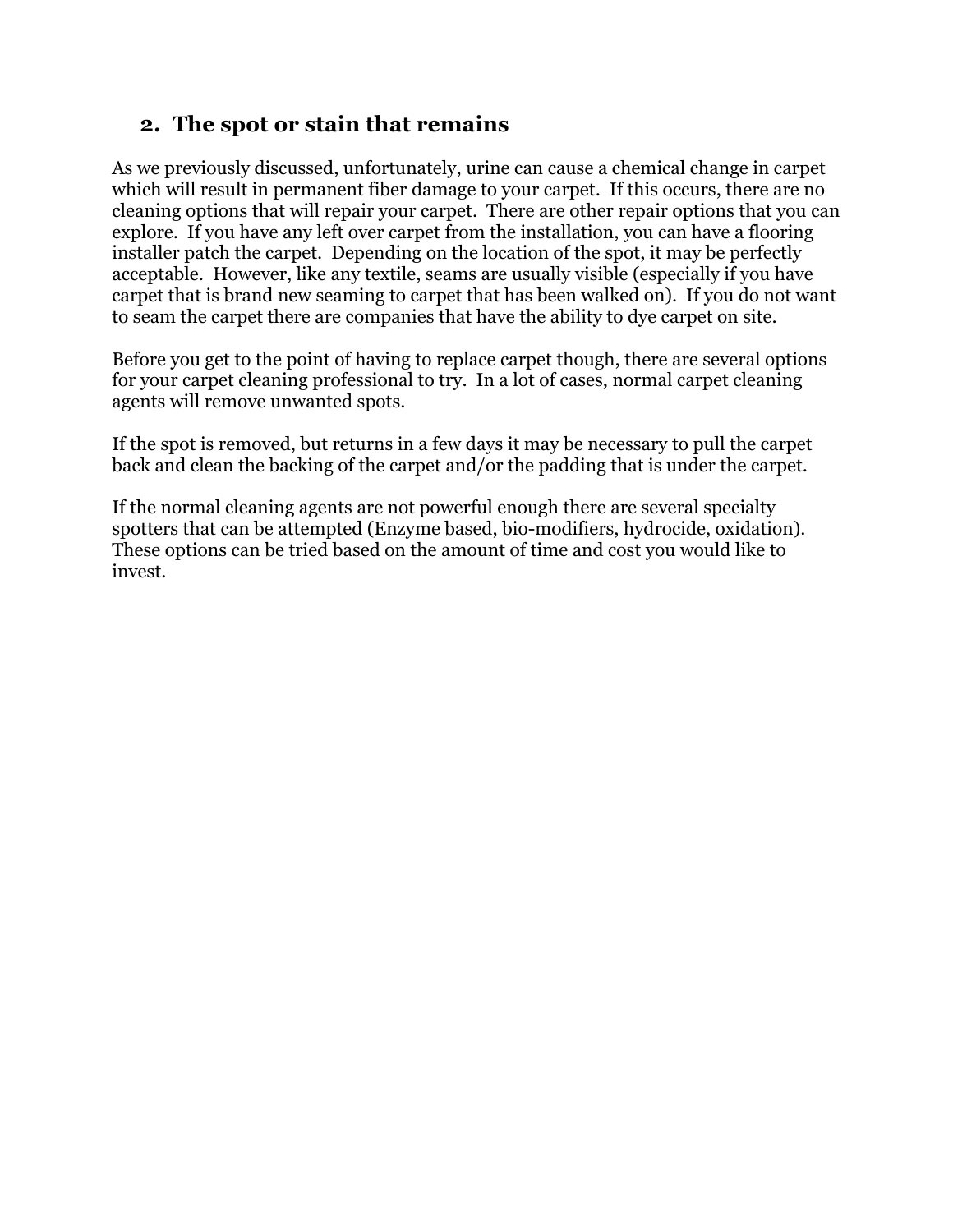## **3. The cleanliness of the area damaged.**

One of the biggest concerns about pet spots is the cleanliness of the area where your pet has decided to expel their waste. As we mentioned in a previous section, these areas are breeding grounds for many unwanted organisms to grow. All of the cleaning options mentioned above are used in order to make sure that the environment is left in a healthy state, so that it is not harmful to breathe the air or even sit on the carpet. Hot water is also an important part of the sterilization process. In all cleaning processes it is best to use the CHAT cleaning method.

C**leaning Agent.** Use the best cleaning agents for each soiled area.

Heat. Make sure the water reaches at least 212 degrees.

A**gitation.** Work the cleaning agent into the area to make sure the cleaning agent gets maximum coverage.

T**ime.** Allow the proper dwell time to ensure the cleaning agent reaches its maximum effectiveness.

The last step you want to take anytime you put a cleaning agent on any surface is to rinse the area with hot water to ensure all cleaning agents have been properly removed.

*If there is ever any blood in your pet's urine or feces, be sure to give the pet care professionals of Pet Care Animal Hospital a call immediately to schedule an appointment.*